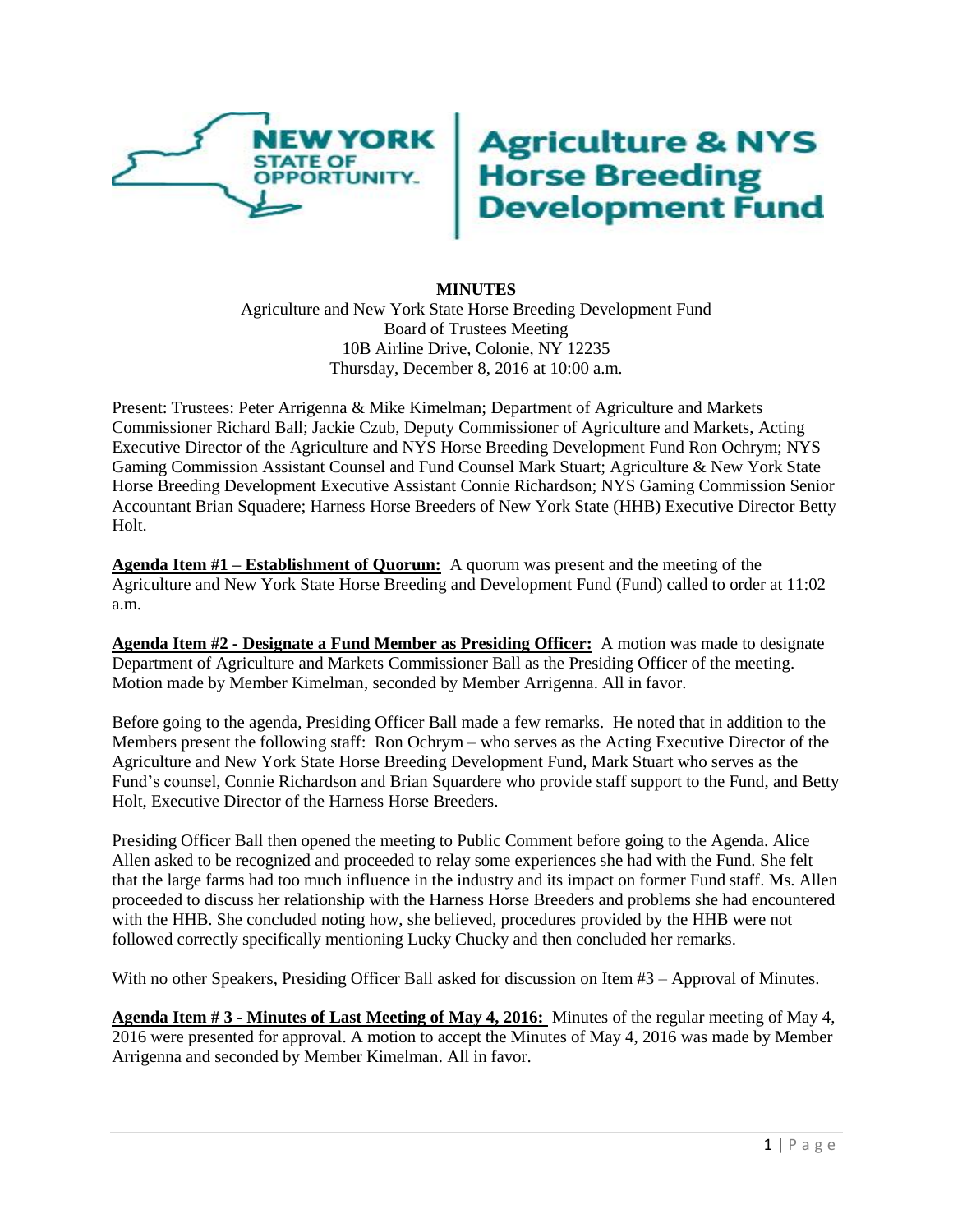After the Trustees approved the Minutes of May 4, Presiding Officer Ball discussed two items. First, he acknowledged that he recently met with the HHB and had a productive meeting. He recognized the need to work closely with them as the Standardbred industry is a major contributor to the State's agricultural economy. He added that he looked forward to meeting with their board in the near future and conducting some site visits of Standardbred farms across the state in early 2017.

The second item was the Annual Awards Dinner/Event sponsored by the Fund which was held on November 13 in Goshen. He took the opportunity to congratulate the winners recognized at this event. He then returned to the Agenda calling up Item 4.

**Agenda Item 4 - 2017 Fund Budget**: Presiding Officer Ball noted that the Fund's 2017 Budget was before the Trustees for consideration. He noted that the Budget was basically the same as last year with some changes that he would provide discussion. He noted that the 2017 Budget provided for revenue and expenses of \$16.8 million up from the \$16.3 million in the Fund's 2016 Budget. He also discussed specific items including the following:

**a. Grants** – Presiding Officer Ball noted that the budget included \$150,000 in grant funding. He provided a summary of last year's grant awarding noting that 6 organizations received funding. He noted that a notice would be posted on the Fund's website outlining the 2017 grant program if approved at the meeting. He added, as done every year, that those recipients of grant money must provide an accounting on how the money was spent (with documentation) by year's end. He noted that four grant recipients had already provided such documentation. He further stated that if a grantee does not provide this information they will not be eligible for a grant in 2017.

**b. Breeder Awards** – Presiding Officer Ball noted that the budget included \$1 million in Breeder Awards which represented an increase of \$50,000 over the prior year. He noted that this additional funding will bring the Breeders Awards to the highest level ever. He added that the Breeder Award checks for 2016, in the amount of \$950,000, have been prepared and sent to the Comptroller's office. Once approved, they will be mailed to the recipients which should be any day.

**c. Out of Competition Testing** – Presiding Officer Ball reminded everyone that the Fund undertook an expanded drug testing program in 2016. The 2017 Budget, if the Members agreed, would continue that program with the Drug Lab at Morrisville. The Budget included up to \$200,000 for this program.

**d. County Fair Testing** – Presiding Officer Ball noted that the Budget included \$35,000 for Drug Testing at the County Fairs. He added that the Fund pays for this testing as these are nonpari-mutuel races except for the Finals. The Fund has continued to increase its drug testing capabilities. He pointed out that this past year there were 12 race day positives, a sure sign of the need for this funding and program to continue.

**e. Field Inspectors** – Last year the Fund hired two inspectors at a cost of approximately \$50,000. This year, Presiding Officer Ball noted that with Joel Leveson and Ellen All, there is still a need to have an additional person at times given the number of county fairs being conducted and the need to have Fund investigators at these fairs. He added that the Budget included additional support to increase this component to \$75,000.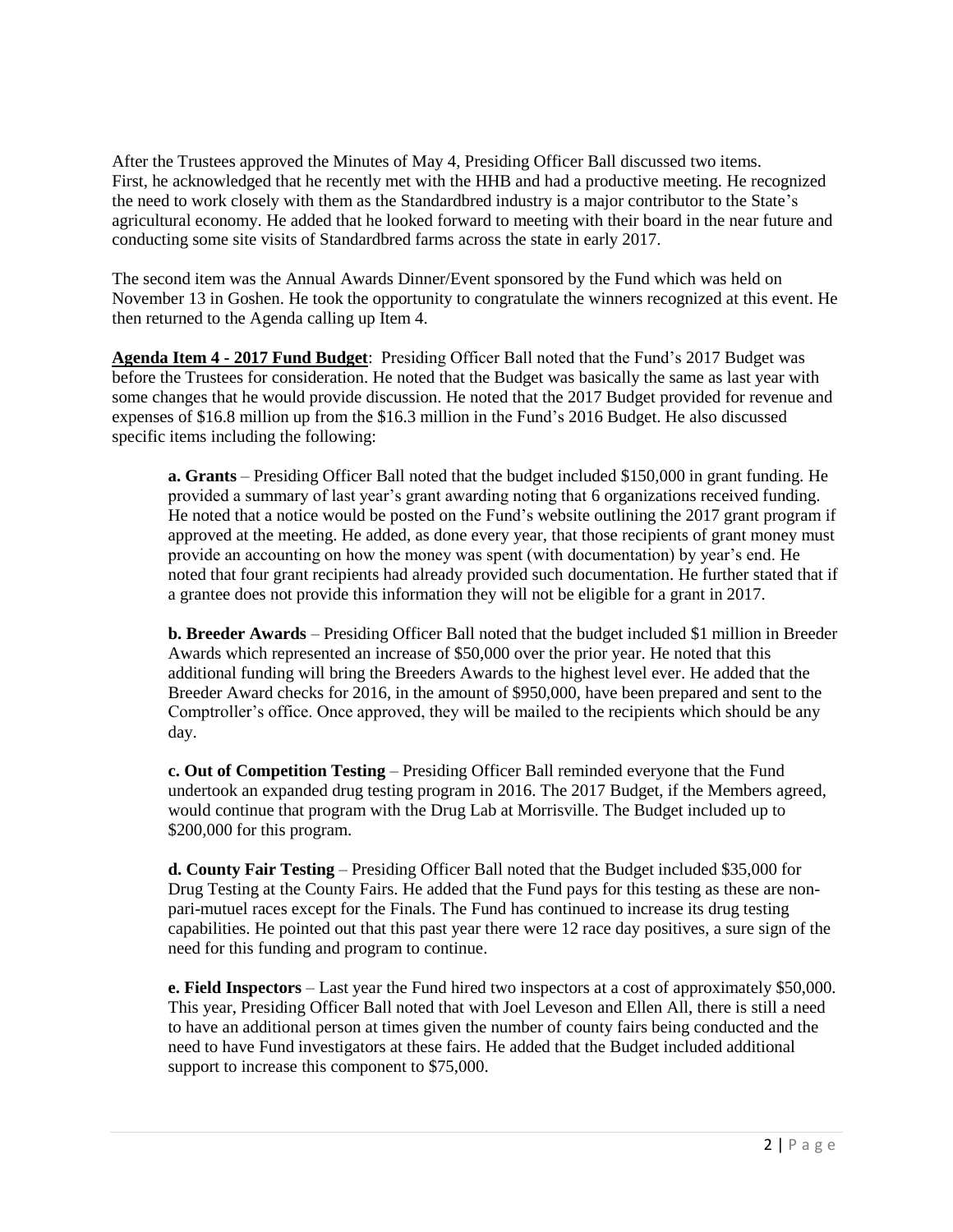He concluded by noting it is important that the Fund have a budget in place along with hard numbers of what is available for these categories of funding. A motion to accept the Budget was made by Member Kimelman and seconded by Member Arrigenna. All in favor.

**Agenda Item #5 - Contract to Provide Services:** Presiding Officer Ball provided a summary of the agenda item. It was noted that the Fund was created in order that it may promote the breeding of horses and the conduct of equine research in this state on its own responsibility and under its own business management. The policy, good faith and interest of the state are concerned with the management and development of the Fund and are committed to the promotion of horse breeding and equine research in this state. In carrying out this statutory mandate, Presiding Officer Ball noted that the Board of Trustees of the Fund have recognized the Harness Horse Breeders of New York State, Inc. ("HHB") as a sole source vendor with respect to the effective and efficient promotion of the Standardbred breeding industry as contemplated by the Racing Law. He noted that at their May 2016 meeting the Fund Board approved the contract with the HHB to continue their work for the remainder of 2016 – July 1 through December 31, 2016. By passing a sole source resolution each year, he noted that the Fund was not absolutely assured over time that the HHB continues to be the only vendor that can provide these services. In making such a determination as to whether this contract should continue as a sole source he noted the need to justify their decision which will serve to support their future determinations as to a sole source vendor. Given this concern he suggested that the Fund solicit proposals and extend their current contract with the HHB for three months. In this regard, he asked staff to prepare a "Request for Proposals" and see what interest may exist out there. He noted that by accepting this approach the Fund would have the opportunity to determine whether the HHB is the only provider of such services. Therefore, his recommendation to the members would be to have staff prepare and transmit an RFP requesting such services for the nine months beginning April 1 through December 31, 2017. The Fund would seek to expedite this process by requiring proposals to be submitted to the Fund no later than January 31 and that review by staff be completed within 2 weeks with a recommendation back to the Fund Members by mid-February.

A motion was offered to have staff prepare a "Request for Proposals" requesting vendors to provide the services discussed and that such RFP be made available by December 31 and a closing date for the acceptance of proposals of January 31, 2017 (close of business). He added that he would also require staff to make recommendations to the Fund within 2 weeks of that closing date so that this Fund Board can consider at its February meeting. A motion to prepare an RFP requesting vendors to provide services was made by Member Kimelman and seconded by Member Arrigenna. All in favor.

A second motion to extend the current contract with the HHB 3 additional months to March 31, 2017, with 2 one-month extenders, at the current rate of \$26,383 per month, was offered by Member Kimelman and seconded by Member Arrigenna. All in favor.

**Agenda Item #6 – Consideration of 2017 Sire Stakes Conditions:** The members discussed and considered the Conditions for the 2017 Sire Stakes Programs which included a new #58 condition for foals of 2016 and updating Conditions #57 and #56. Presiding Officer Ball noted that while this will help avoid confusion, he would remind all participants of these programs, whether Sire Stakes, Excelsior or County Fair Series, that it is incumbent upon the participant to be familiar with the rules of the programs and their understanding of series they are participating in.

As for the changes that have been incorporated in drafting #58 – he noted the following:

a. Number of horses by an Owner and/or Trainer – this year the condition only prohibits an owner from having more than 2 horses in a finals or consolation race. A trainer would be allowed to have more than two horses as long as not more than two have common ownership.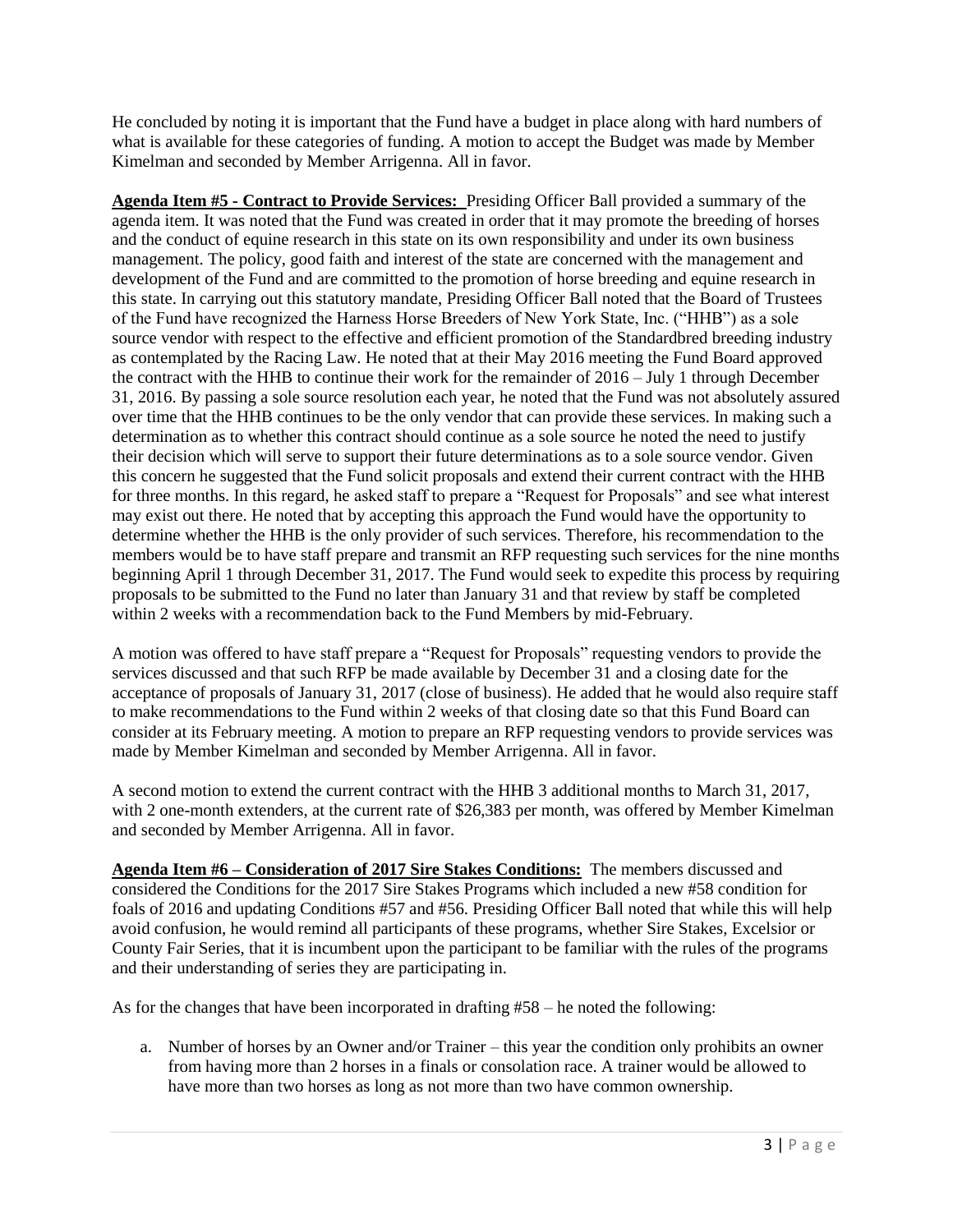- b. Cancellation if 6 or fewer horses entered in a Consolation. Last year, the condition provided that if there were 6 or fewer horses in the consolation, it would be canceled. This year the proposal provides that there must be at least 5 horses entered in the consolation. If there are fewer than 5 horses in the consolation, but not less than 4, the consolation race shall be held but the purse shall be prorated based on the number of horses entered. There shall be no consolation race scheduled if less than 4 horses are entered.
- c. Drug Testing this is changed to "Race Day Testing" something the Gaming Commission has done with all pari-mutuel races. It makes more sense that regardless of when samples are taken, either before or after a race, the Presiding Judges, working with the Investigators, can order the necessary testing based on their expertise.
- d. Drug Positives the conditions also clearly note that the process to be taken when a horse has a positive drug result. Basically, when any participant in the Sire Stakes program is notified of a positive drug result, he/she must notify the Agriculture and NYS Horse Breeding Development Fund within 10 days upon receipt of the notice if they demand a hearing. Any such demand must be made in writing to the Fund and sent either by e-mail or mail to the Agriculture and New York State Horse Breeding Development Fund at its Schenectady address.

A motion to approve Condition #58 was offered by Member Arrigenna and seconded by Member Kimelman. All in favor.

As for the changes that have been incorporated in drafting #57 – he noted the following:

- a. Number of horses by an Owner and/or Trainer this year the condition only prohibits an owner from having more than 2 horses in a finals or consolation race. A trainer would be allowed to have more than two horses as long as not more than two have common ownership.
- b. Cancellation if 6 or fewer horses entered in a Consolation. Last year, the conditions provided that if there were 6 or fewer horses in the consolation, it would be canceled. This year the proposal is to provide that there must be at least 5 horses entered in the consolation. If there are fewer than 5 horses in the consolation, but not less than 4, the consolation race shall be held but the purse shall be prorated based on the number of horses entered. There shall be no consolation race scheduled if less than 4 horses are entered.
- c. Drug Testing this is changed to "Race Day Testing" something the Gaming Commission has done with all pari-mutuel races. It makes more sense that regardless of when samples are taken, either before or after a race, the Presiding Judges, working with the Investigators, can order the necessary testing based on their expertise.
- d. Drug Positives the conditions also clearly note that the process to be taken when a horse has a positive drug result. Basically, when any participant in the Sire Stakes program is notified of a positive drug result, he/she must notify the Agriculture and NYS Horse Breeding Development Fund within 10 days upon receipt of the notice if they demand a hearing. Any such demand must be made in writing to the Fund and sent either by e-mail or mail to the Agriculture and New York State Horse Breeding Development Fund at its Schenectady address.

A motion to approve Condition #57 was offered by Member Kimelman and seconded by Member Arrigenna. All in favor.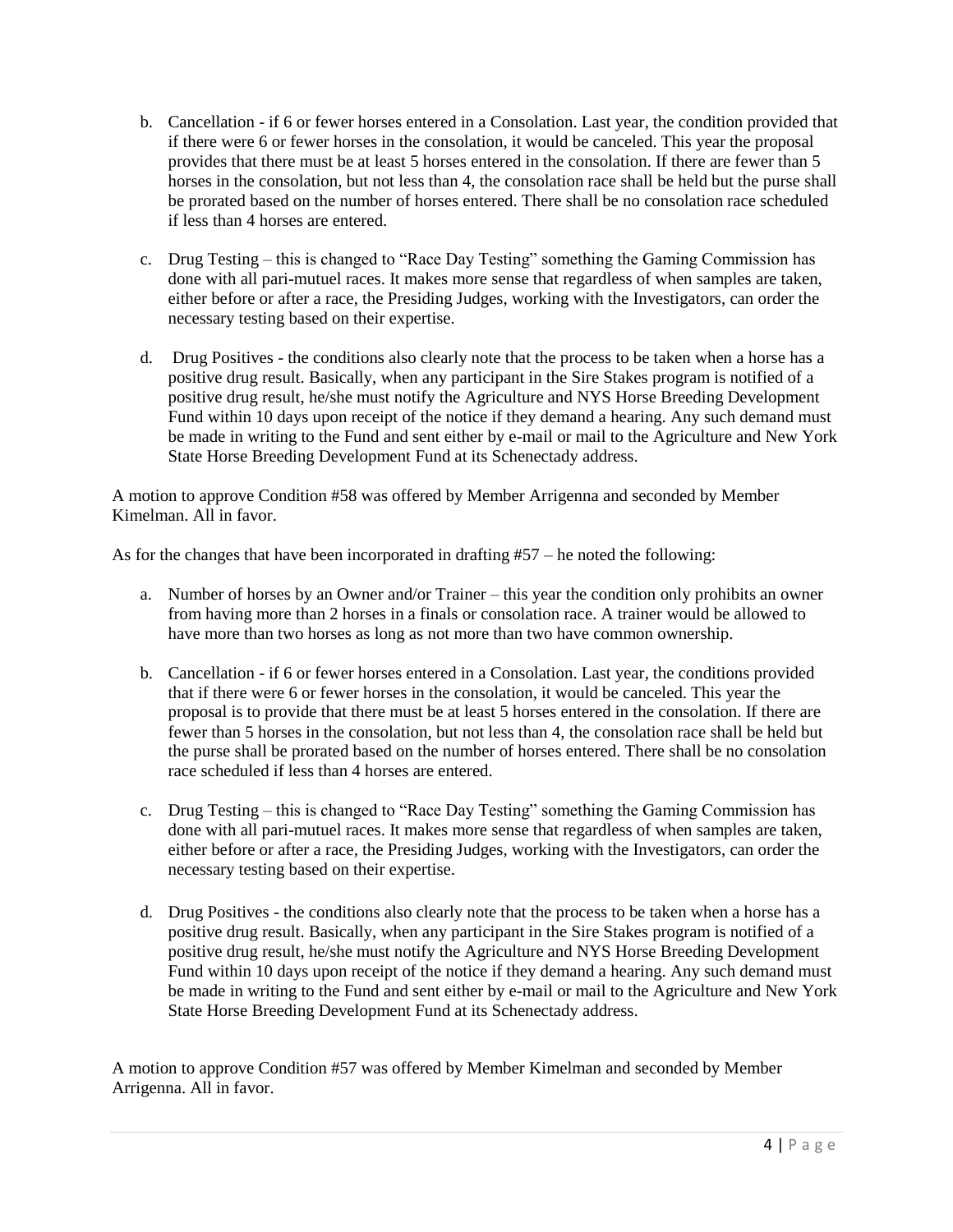As for the changes that have been incorporated in drafting #56 – he noted that the changes noted in #58 and #57 are also included in #56. They include:

- a. Number of horses by an Owner and/or Trainer this year the conditions only prohibit an owner from having more than 2 horses in a finals or consolation race. A trainer would be allowed to have more than two horses as long as not more than two have common ownership.
- b. Cancellation if 6 or fewer horses are entered in a Consolation. Last year, the condition provided that if there were 6 or fewer horses in the consolation, it would be canceled. This year the proposal is to provide that there must be at least 5 horses entered in the consolations. If there are fewer than 5 horses in the consolation, but not less than 4, the consolation race shall be held but the purse shall be prorated based on the number of horses entered. There shall be no consolation race scheduled if less than 4 horses are entered.
- c. Drug Testing this is changed to "Race Day Testing" something the Gaming Commission has done with all pari-mutuel races and previously discussed with respect to Conditions #58 and #57.
- d. The conditions also clearly note the process when a horse has a positive drug result. Basically, when any participant in the Sire Stakes program is notified of a positive drug result, he/she must notify the Agriculture and NYS Horse Breeding Development Fund within 10 days upon receipt of the notice that they demand a hearing. Any such demand must be made in writing to the Fund and sent either by e-mail or mail to the Agriculture and New York State Horse Breeding Development Fund at its Schenectady address.

A motion to approve Condition #56 was offered by Member Kimelman and seconded by Member Arrigenna. All in favor.

New York Excelsior Series – 2017 Conditions – Some of the changes noted in Conditions #58, #57 and #56 are also incorporated in the Excelsior Conditions. They include:

- a. Number of horses by an Owner and/or Trainer this year the condition only prohibits an owner from having more than 2 horses in a finals or consolation race. A trainer would be allowed to have more than two horses as long as not more than two have common ownership.
- b. Cancellation if 6 or fewer horses entered in a Consolation, if they are scheduled. Last year, the Fund did not offer consolations for the Excelsior program but the Conditions preserved this option. Last year, the conditions provided that if there were 6 or fewer horses in the consolation, if scheduled, they would be canceled. This year the proposal is to provide that there must be at least 5 horses entered in the consolation if one is scheduled. If there are fewer than 5 horses in the consolation, but not less than 4, the consolation race will be held but the purse will be prorated based on the number of horses entered. There will be no consolation race scheduled if less than 4 horses are entered.
- c. Drug Testing this is changed to "Race Day Testing" something the Gaming Commission has done with all pari-mutuel races. It makes more sense that regardless of when samples are taken, either before or after a race, the Presiding Judges, working with the Investigators, can order the necessary testing based on their expertise.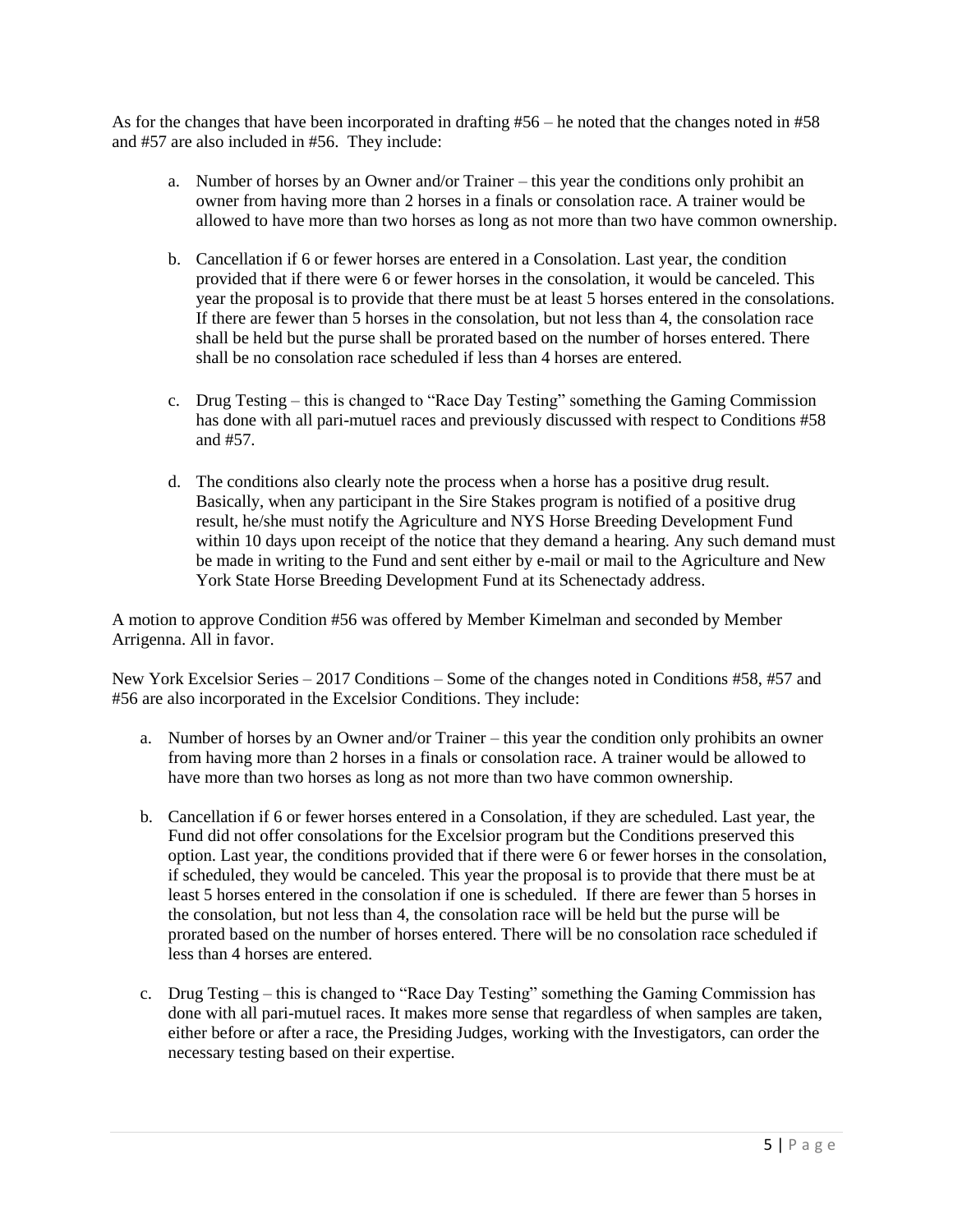d. The conditions also clearly note that the actions when a horse has a positive drug result. Basically, when any participant in the Sire Stakes program is notified of a positive drug result, he/she must notify the Agriculture and NYS horse Breeding Development Fund within 10 days upon receipt of the notice that they demand a hearing. Any such demand must be made in writing to the Fund and sent either by e-mail or mail to the Agriculture and New York State Horse Breeding Development Fund at its Schenectady address.

These are the changes incorporated in Excelsior Series Conditions for 2017. A motion to approve the New York Excelsior Series Conditions for 2017 was made by Member Kimelman and seconded by Member Arrigenna. All in favor.

New York County Fairs – 2017 Conditions – Some of the changes noted in #58, #57 and #56 and the Excelsior Series are included in the County Fairs Conditions. They include:

- a. Drug Testing this is changed to "Race Day Testing" something the Gaming Commission has done with all pari-mutuel races. It makes more sense that regardless of when samples are taken, either before or after a race, the Fund investigators can order the necessary testing based on their expertise.
- b. The conditions also clearly note that the process when a horse has a positive drug result. Basically, when any participant in the Sire Stakes program is notified of a positive drug result, he/she must notify the Agriculture and NYS horse Breeding Development Fund within 10 days upon receipt of the notice if they demand a hearing. Any such demand must be made in writing to the Ag Fund and sent either by e-mail or mail to the Agriculture and New York State Horse Breeding Development Fund at its Schenectady address.

These are the changes incorporated in New York County Fairs Conditions for 2017. A motion to approve the New York County Fair Conditions for 2017 was made by Member Kimelman and seconded by Member Arrigenna. All in favor.

## **Agenda Items 7A&B – Consideration of Schedules for the 2017 Sire Stakes and 2017 Excelsior**

Series: Schedules for both series were reviewed by the members. It was noted that the schedules did not include a finals location as there was an on-going discussion for protocols to be included in such races that was not resolved. Presiding Officer Ball thanked Member Arrigenna for putting the schedules together.

A motion to approve the 2017 Sire Stakes schedule was offered by Member Kimelman and seconded by Member Arrigenna. All in favor.

A motion to approve the 2017 Excelsior Series schedule was Member Kimelman and seconded by Member Arrigenna. All in favor.

Presiding Officer Ball noted that as for the County Fair Racing Schedule, the Fund will not receive that information until the county fairs meet in January. After that time, the Fund should receive a schedule from them that can then be consider. He requested discussion of requiring those Fair Associations that do not offer racing on their fairgrounds or during the time of their actual fair dates, to have to submit to this Fund by February 1 how their racing will promote agriculture as required by law. Last year, he noted that there were some complaints that there was little to no agriculture components at some off-site venues. If the Members agreed, he suggested that staff contact those and note if they want to continue to offer racing how will their association would promote agriculture at these events.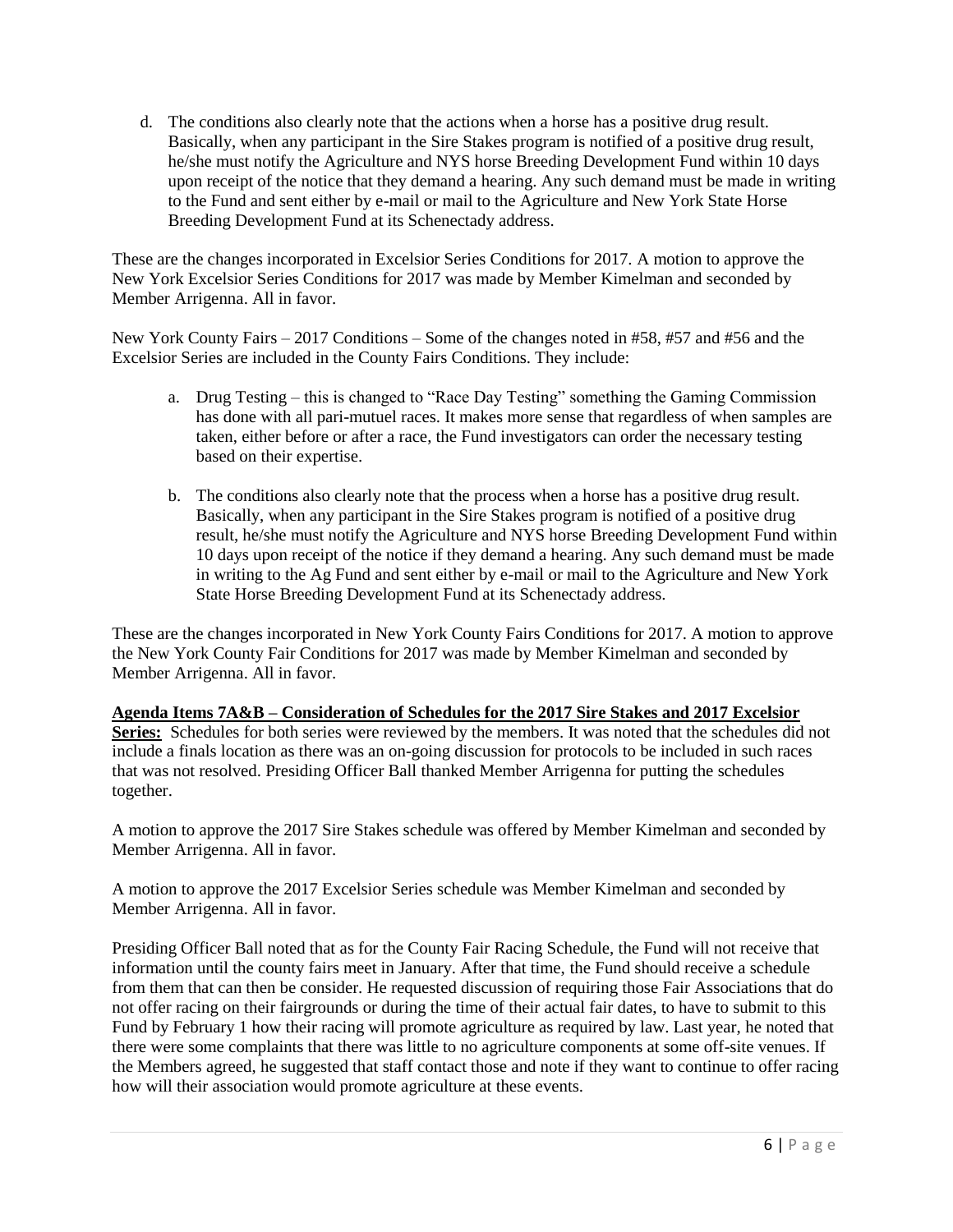## **Agenda Items 8 A&B – Consideration of Purse Schedules for the 2017 Sire Stakes and 2017 Excelsior Series** : Purse schedules for both series were reviewed by the members.

A motion to approve the 2017 Sire Stakes purse schedule was offered by Member Kimelman and seconded by Member Arrigenna. All in favor.

A motion to approve the 2017 Excelsior Series schedule was Member Kimelman and seconded by Member Arrigenna. All in favor.

**Agenda Item 9 - Consideration of Fund Policies:** Presiding Officer Ball noted that each year the Fund Board reaffirms the policies of the Fund. He noted that there were 22 policies that needed to be readopted for 2017. After listing the policies he asked for a motion that included the following policies:

- 1. Violence in the Workplace
- 2. Sexual Harassment Policy
- 3. Affirmative Action Policy
- 4. Cancellation of Un-deposited/Uncashed Checks
- 5. Project Sunlight
- 6. Minority and Women Owned Business Enterprises
- 7. Lobbying Policy
- 8. Hiring Policy
- 9. Equipment Control Policy
- 10. Communications and Computers Policy
- 11. Credit Card Policy
- 12. Cash Receipts Policy
- 13. Collections Procedures/Policy
- 14. Procurement Guidelines
- 15. Whistle Blowing Policy
- 16. Records Retention Policy
- 17. Investment Policy
- 18. Disposal of Property Policy
- 19. Grants Policy
- 20. Internal Control Policy
- 21. Time and Attendance Policy
- 22. Travel Policy

A motion was made by Member Kimelman in which he listed all 22 policies for approval. The motion was seconded by Member Arrigenna. All in favor.

At this time, Presiding Officer and Trustee Ball had to leave the meeting for other business. He designated, as allowed under Agriculture and Markets Law, Deputy Commissioner Jackie Czub to continue as his designee.

**Agenda Item 10 – Annual Agriculture and NYS Horse Breeding Development Fund 2016 Financial Audit – Status**: Presiding Officer Czub noted that an RFP was sent out to conduct the audit work. Once proposal are received staff will review and have recommendations for the next meeting.

**Agenda Item 11 - Zweig Report:** Acting Executive Director Ochrym provided a report on the Zweig Committee annual meeting held at Cornell University in Ithaca in November.